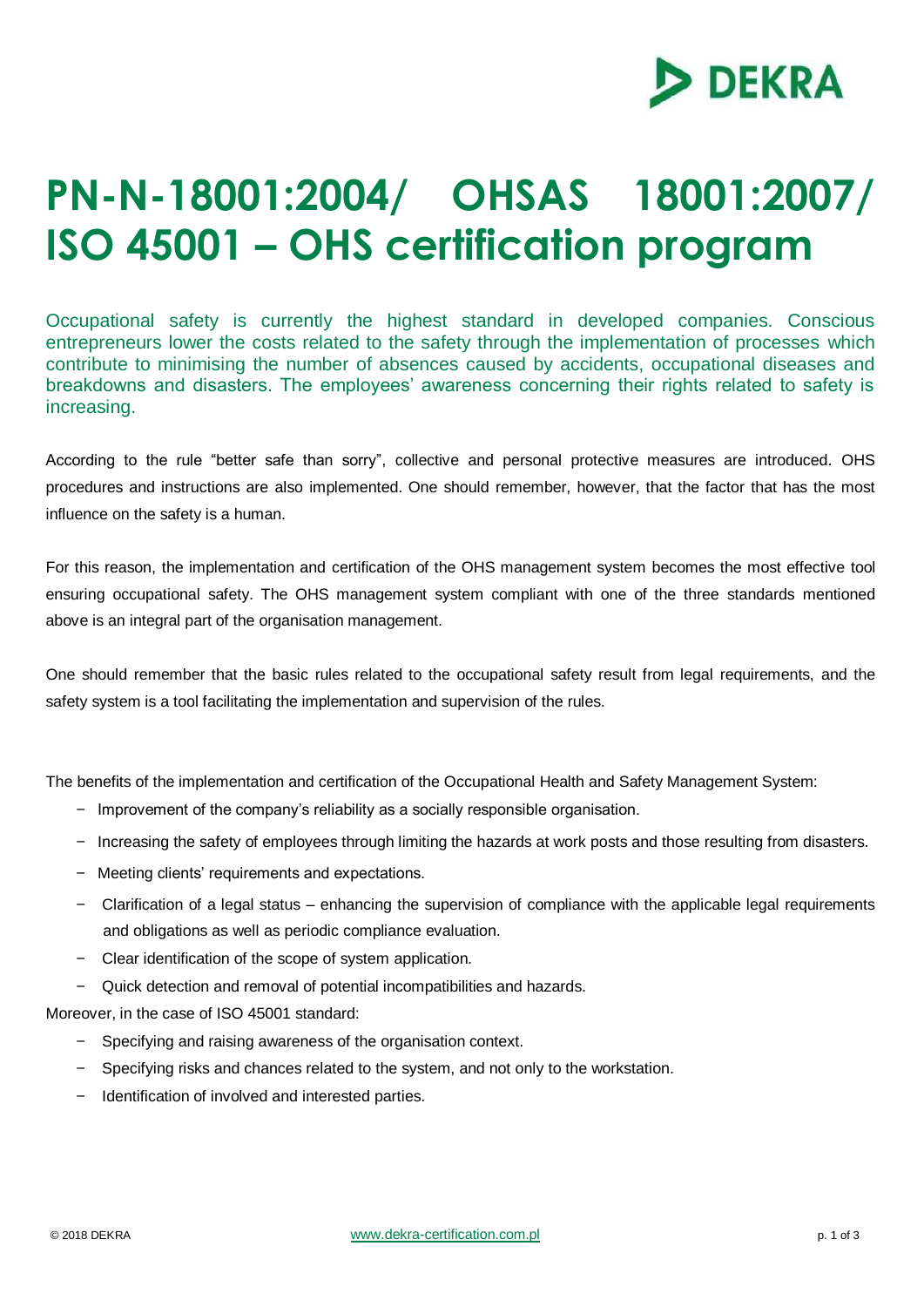

To sum up: is the improvement of your employees' safety, the improvement of your company's image and costeffectiveness are important for you, then the implementation of the OHS management system should be the primary objective for your organisation.

The structure of the management system according to ISO 45001, ISO 9001 and ISO 14001 is analogous. The differences concern mainly the criteria for setting objectives. Quality management systems are focused on clients' needs. environmental management systems concern mainly issues being of interest to the society and other external parties and OHS management systems refer to employees and supervisory bodies.

## **CERTIFICATION**

The OHS management system certification audit in accordance with ISO 45001, PN-N-18001 or OHSAS 18001 is conducted on-site, at a company being certified, in two stages. The first stage of audit covers the factory inspection and documentation check, and the second stage covers the actual certification.

The purpose of the first stage is an initial overview of the OHS management system to be performed by DEKRA audit team in the aspect of occupational safety. On the basis of the results of the first audit stage, a plan for the second stage is developed.

Before conducting the certification audit in your organisation, the following conditions must be met:

- the OHS management system must have been in place for at least 3 months;
- the internal audit system must be effective and efficient;
- the internal audit system must be effective and efficient; s at least one system evaluation must be conducted by the company management.

In the second audit stage it is verified whether the OHS policy adopted is observed and whether the OHS management system is appropriate to meet the objectives of the OHS policy. In the case any inconsistencies are identified, their removal will be necessary before issuing a certificate. The audit duration depends on the size of a given organisation, that is, the number of employees and locations where the company conducts its activity.